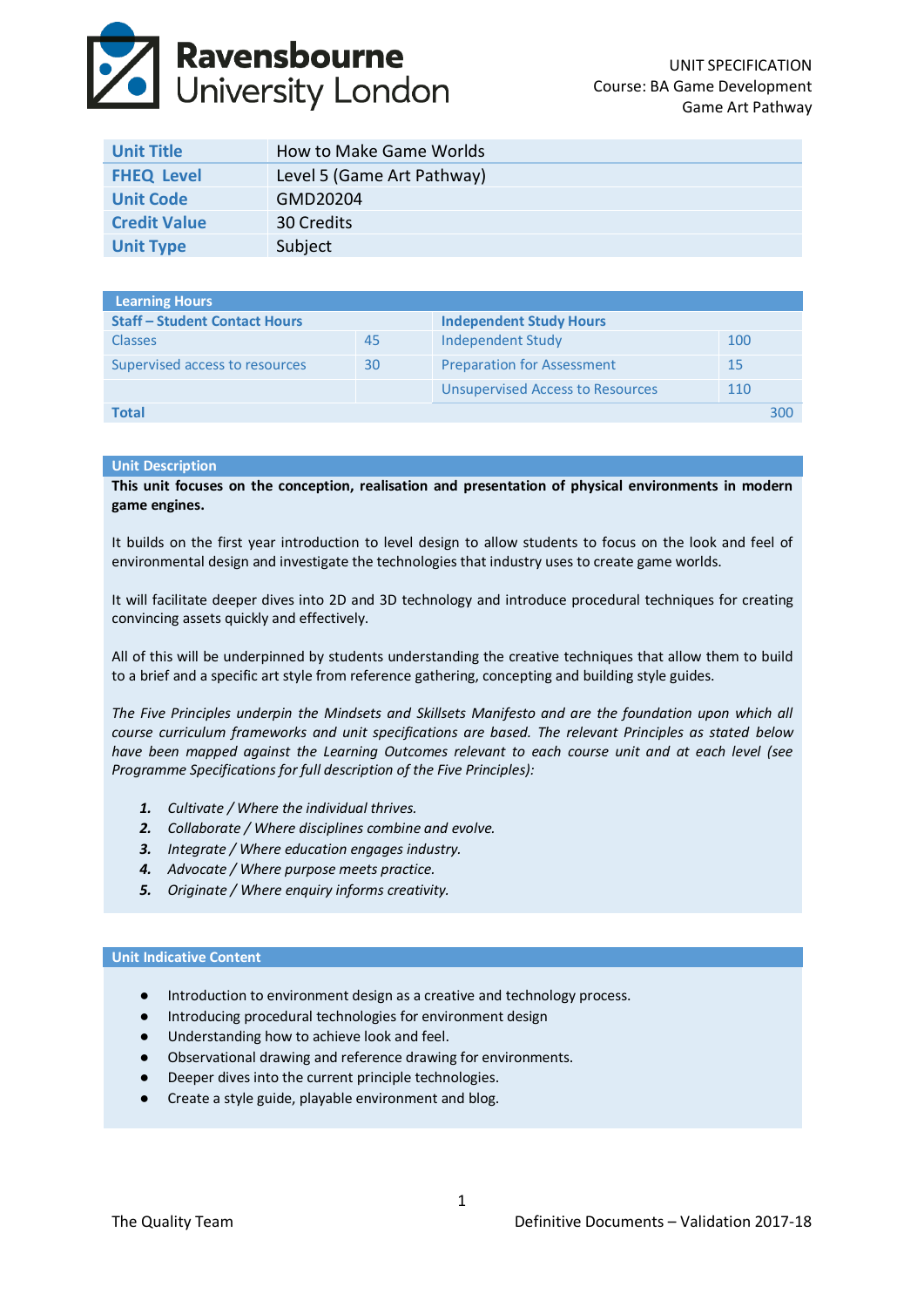## **Unit Aims**

Within the context of the Honours Degree credit framework, the aims of the course are to:

- Develop understanding of how environments are designed to specific briefs and art styles.
- Introduce proceduralism and its use in modern game engine pipelines.
- Encourage students' further engagement with evolving 2D and 3D pipelines.
- Encourage students' to experiment with art style and execution of their designs

• Promote diversity, inclusivity, ethical, social and environmental awareness and provide opportunities for study and progression to all students.

The curriculum design and units will *"facilitate acquisition of appropriate knowledge and understanding, development of the necessary personal attributes, and application of the skills which equip and prepare students for continuing personal development and professional practice."* (Subject Benchmark Statements, 2017).

**Unit Learning Outcomes (Items in bold are the main focus within each LO for the unit)**

**LO1 Cultivate**

- **Technical Competence**
- **Subject Knowledge**
- **Resilience**

**Evidence capacity for evolving discipline specific knowledge and technical competencies, supporting academic & practical self-efficacy and evolving employability skills.**

**LO4 Advocate**

- **Critical Reflection**
- Professional Identity

**Evidence ability to engage with Critical Reflection, to review, analyse and interpret personal and professional development.**

**Evidence developing working process that identifies consideration and interpretation of social and ethically responsible working methods and how this guides personal professional practice.**

**LO5 Originate**

- **Research**
- **Experimentation**
- **Ideation**

**Evidence capacity for considered and aligned enquiry processes to inform practical and theoretical development in physical, written and oral forms.**

**Evidence capacity to combine ideas, materials, tests and outcomes into solutions that inform and guide practical and theoretical development in physical, written and oral forms.**

#### **Learning and Teaching Methods**

Learning will be developed through: lectures, practical demonstrations, and online courses provided by 3<sup>rd</sup> parties. It will also feature seminars, tutorials, master classes, critical self and peer appraisal and collaborative working.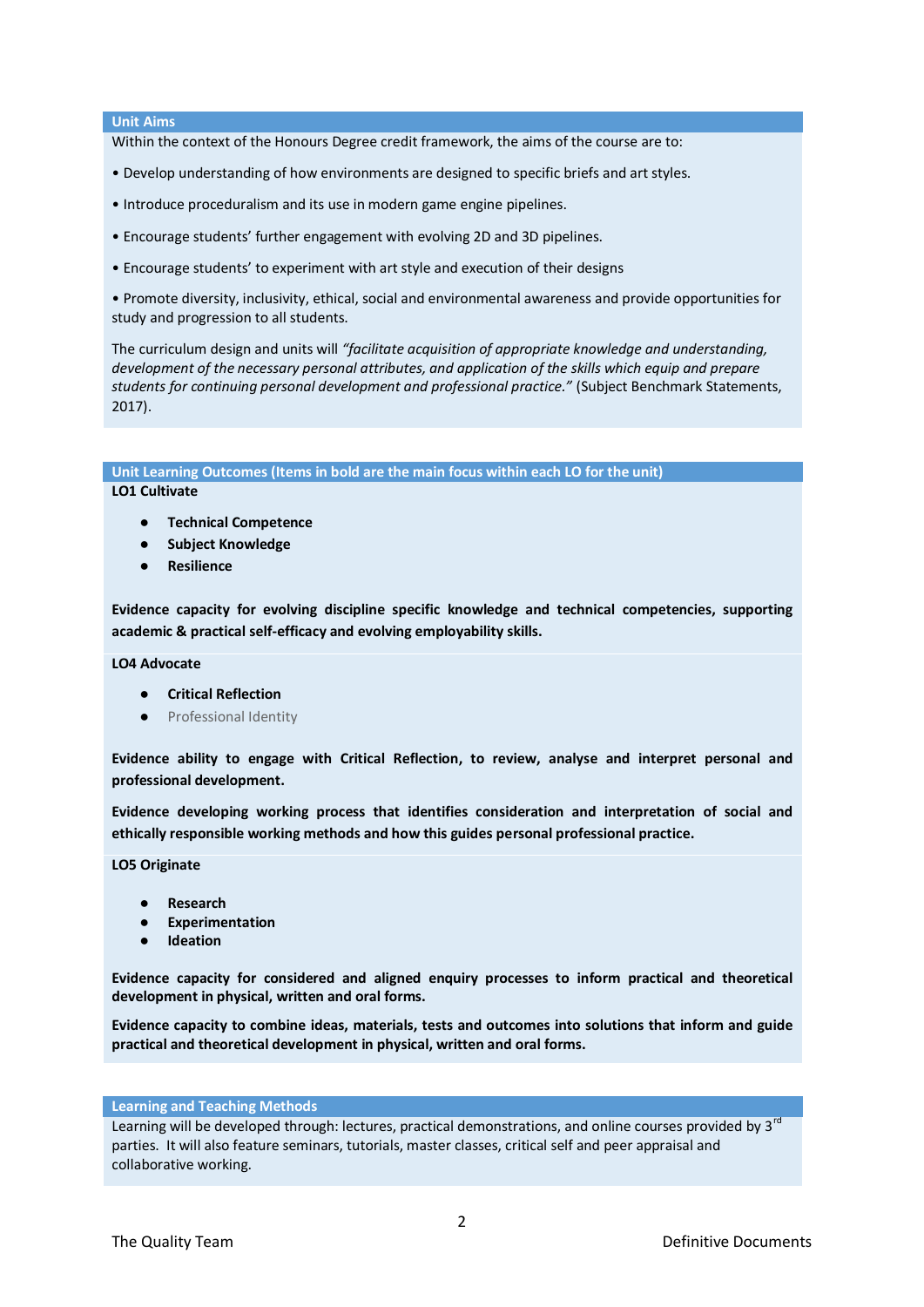Where appropriate external guest speakers will further support delivery on the unit. Students will also need to undertake self‐directed independent study to support learning.

The following methods play a significant role in learning and teaching on the course:

- Aligned Workshops, Lectures and Seminar sessions support the core teaching delivery (online and physical classes)
- Research led projects are used to embed an understanding of research and research methods from the beginning to ensure students develop the skill to explore the contexts and conditions of their practice.
- Reflective journals are used throughout the course to promote the development of autonomous, confident and critically reflective, self‐directed learners.
- Self-evaluative writing is used to enable students to take responsibility for their own learning by identifying needs and prioritisiIgboayaka90ng and planning their learning.
- Self-assessment encourages students to take responsibility for monitoring and making judgments about aspects of their own learning.
- Peer assessment is used to promote assessment as part of learning.
- Live projects and student exhibitions and /or pop up events, support an outward facing ethos and encouraging students to develop their practice in relevant professional contexts.

# **Assessment methods and tasks**

.

*Brief description of assessment methods*

- *Formative Assessment: You will be given the opportunity for formative feedback/feedforward. This will be given midway through the unit or at an appropriate time.*
- *Summative assessment: Is the completion of the main unit tasks typically a finished outcome together with associated research and reflective elements and the completion of a digital workbook and accompanying treatments or presentations.*
- *Presentations to peers are usually within a small group environment where at least two tutors are present.*
- *Playable builds should be self-contained and not the editor project files unless stated by the brief*
- In some cases digital files will be required to assess technical skill.
- *Students will be notified of grades within 3 weeks of the hand in date and feedback is usually via an audio file in which at least two tutors contribute to feedback and feedforward.*

| <b>Assessment tasks</b>                        | <b>Weighting (%)</b> (one grade or multi-grade unit) |
|------------------------------------------------|------------------------------------------------------|
| <b>Playable Environment (with Style Guide)</b> | 50%                                                  |
| <b>Reflective Blog</b>                         | 50%                                                  |

#### **Indicative Assessment Criteria**

- **The ability to demonstrate technical competence producing environment assets. (LO1)**
- **The ability to research, collate reference and design assets using that work. (LO5, LO1)**
- **Evidence reflection of current understanding and work to improve ideation and executions. (LO1, LO4)**

Assessment criteria are the basis on which the judgment of the adequacy of the work is made. A more detailed assessment criteria will be specified in the brief.